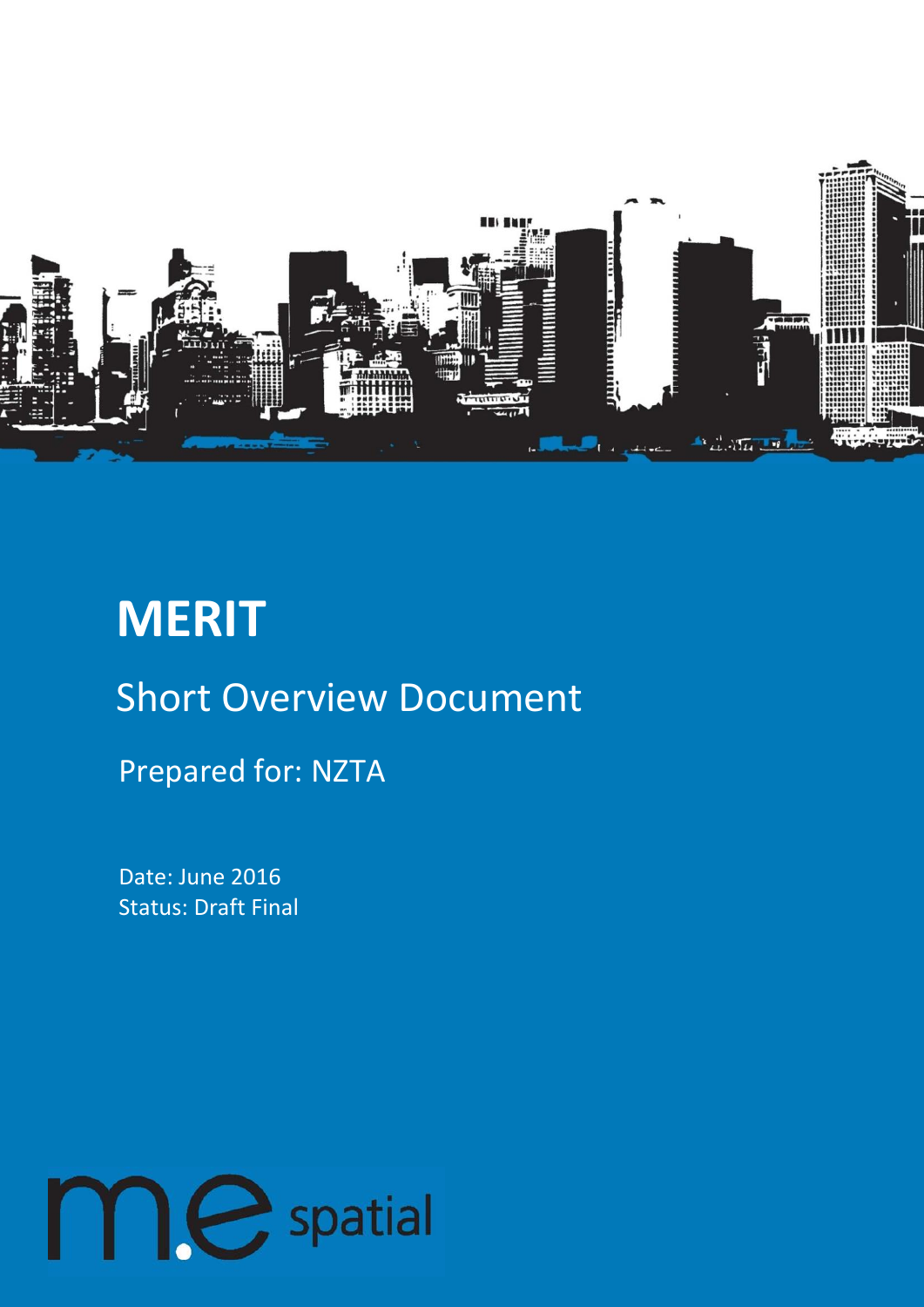### **MERIT**

#### **A Short Overview Document**

### Prepared for New Zealand Transport Agency

Authors: Nicola Smith and Garry McDonald Market Economics Ltd, Takapuna, Auckland

#### **Disclaimer**

Although every effort has been made to ensure accuracy and reliability of the information contained in this report, neither Market Economics Limited nor any of its employees shall be held liable for the information, opinions and forecasts expressed in this report

> Market Economics Limited Level 5, 507 Lake Road PO Box 331 297, Takapuna Auckland 0740, NZ P 09 915 5510

www.me.co.nz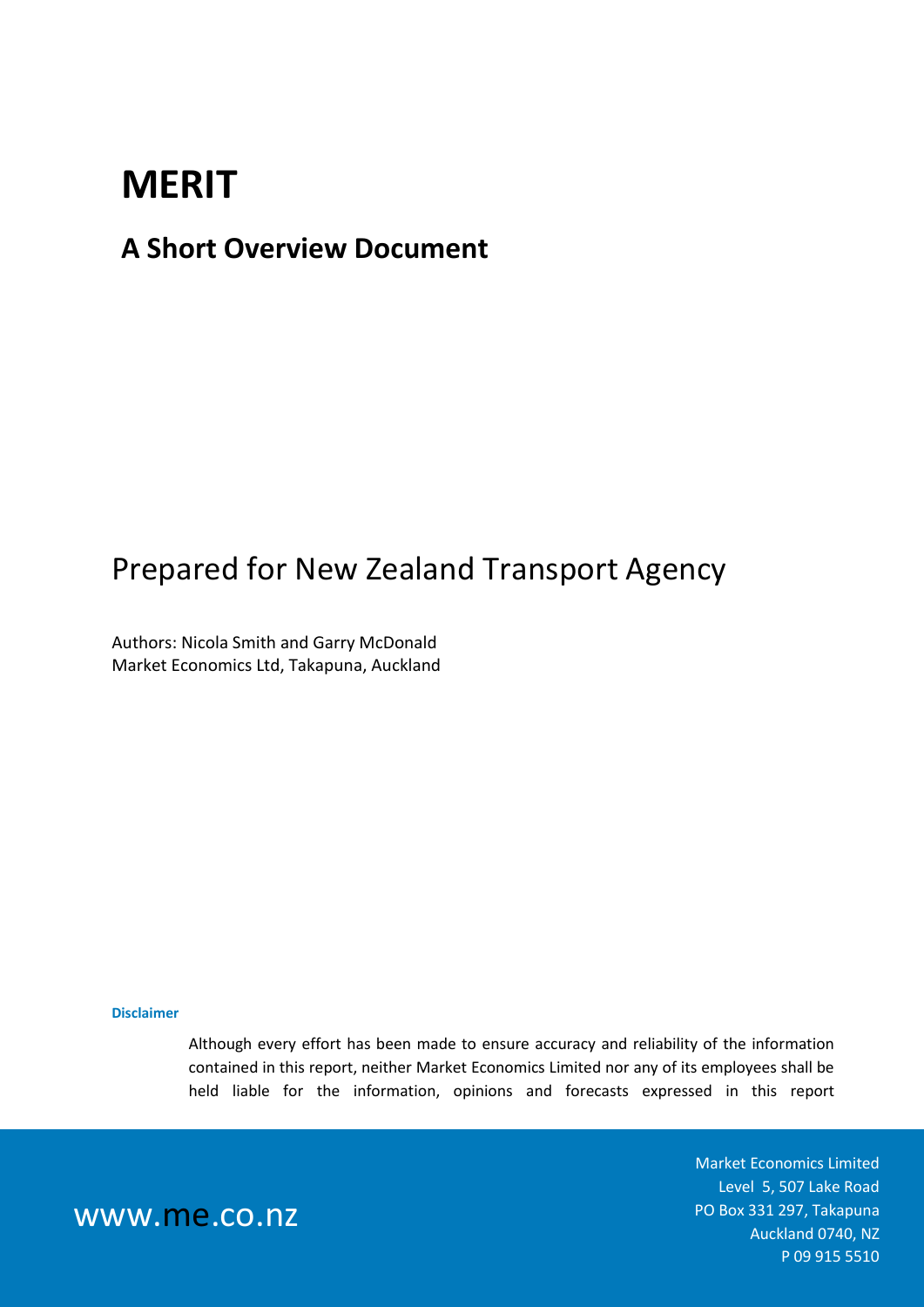## **Introduction to MERIT**

'MERIT' (Modelling the Economics of Resilient Infrastructure Tool) is a dynamic, multisectoral economic model developed primarily under the Economics of Resilient Infrastructure (ERI) programme, a fouryear research programme funded by the Ministry of Business, Innovation and Employment.

MERIT was designed to imitate core features of a Computable General Equilibrium (CGE) model. CGE models tend to be the favoured approach and 'state-of-art' in the modelling of regional- and nationallevel economic impacts. Among the advantages of these types of models are the whole-of-economy coverage, the capture of not only *indirect* (i.e. the so-called upstream and downstream multiplier effects generated through supply chains) and *induced* (i.e. as generated through household consumption) economic consequences, but also of the 'general equilibrium' (pricing) impacts.



#### **Figure 1: Analytical Tools and Steps Required to Undertake an Analysis of a Road Outage using MERIT**

It is important to note that while MERIT incorporates core features of a CGE model, it differs from a 'standard' CGE model in that it is a System Dynamics model formulated using finite difference equations. This is an innovative extension to economic modelling undertaken to improve our ability to capture the impacts of infrastructure outages. Standard economic models are 'equilibrium' models that describe conditions existing in an economy when a set of pre-determined conditions are met i.e. supply equates to demand for all commodities and factors, and income equates to expenditure for all economic agents. For the analysis of infrastructure outages, however, an equilibrium-based analysis is often not useful, as the time to reach equilibrium will often be longer than the actual length of the

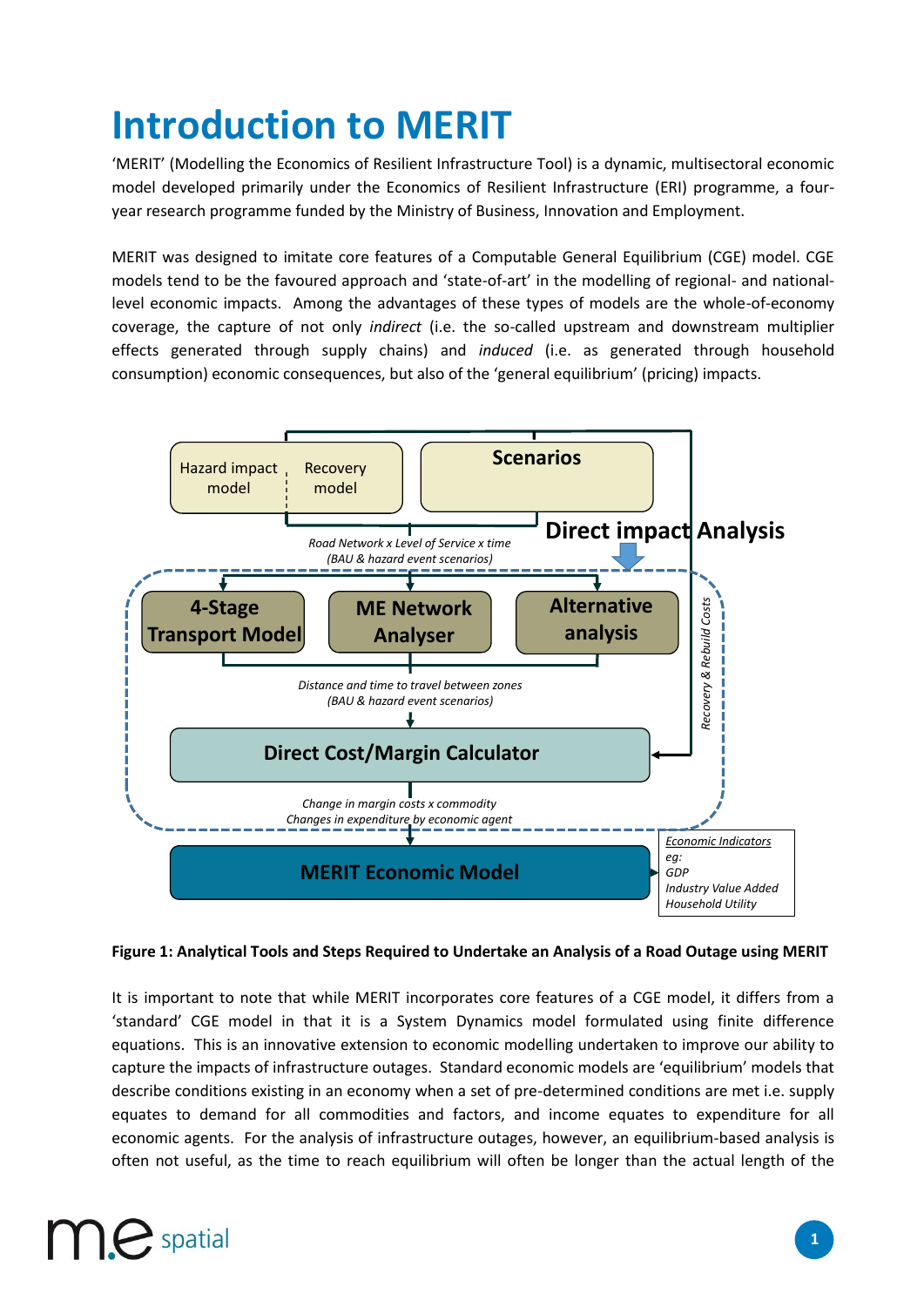infrastructure outage, and during the period of disruption the economy is likely to exhibit nonequilibrium behaviour e.g. industries may be operating at a loss. MERIT is a *simulation* model that shows a *transition pathway towards equilibrium*. It is not necessary that an equilibrium is actually achieved, and indeed the equilibrium towards which the economic system is moving may continue to change over time. $<sup>1</sup>$ </sup>

It is also worth noting that building an economic model such as MERIT is an important, but not sufficient step required to evaluate the economic consequences of system shocks, such as road or other infrastructure outage. In the case of road outage scenarios, for example, a number of pre-processing steps are required before a road outage scenario is translated into a set of inputs that enter directly into MERIT. A road outage scenario itself may be provided simply as narrative to be translated into physical descriptions of impacts on the road network, or potentially based on independent hazard impact models with possible further modelling of recovery pathways. In the middle of Figure 1 a number of data and information processing steps are required which we have grouped together under the label 'direct impact analysis'. As part of this analysis of direct impacts, it will often be necessary to enter information from the road outage scenario into a transportation model, so that we can understand the direct impacts on economic agents in terms of increased travel costs for different types of transport purposes. Depending on the circumstances of the scenario, this may even require use of a full fourstage transport model.

Once information is transformed into appropriate inputs and the model run, MERIT is able to produce a variety of indicators to help us evaluate the impacts in aggregate and by industry of an infrastructure outage, including GDP, regional value-added (similar to a regional equivalent of GDP), value of exports and imports, and household utility. It is worthwhile noting that the latter indicator is conceptually consistent with measurements that are sought to be calculated in a cost-benefit analysis. MERIT thus has the potential to be used for cost-benefit analysis as well as economic impact analysis.

A full technical report for MERIT is currently being prepared and is likely to be available from mid-2016 (Smith *et al*., 2016). The purpose of this short report is to provide a concise overview of the model including description of key assumptions and limitations.

 $<sup>1</sup>$  It is however worth noting that under a 'no growth' scenario, MERIT and a 'normal' CGE model (specified using</sup> the same underlying equations) will produce identical results – if MERIT is run to a point where supply and demand prices have equilibrated. The key difference between the two models is, however, MERIT records the transition pathway towards equilibrium, while a normal CGE model will only show results for the equilibrium solution.



 $\overline{\phantom{a}}$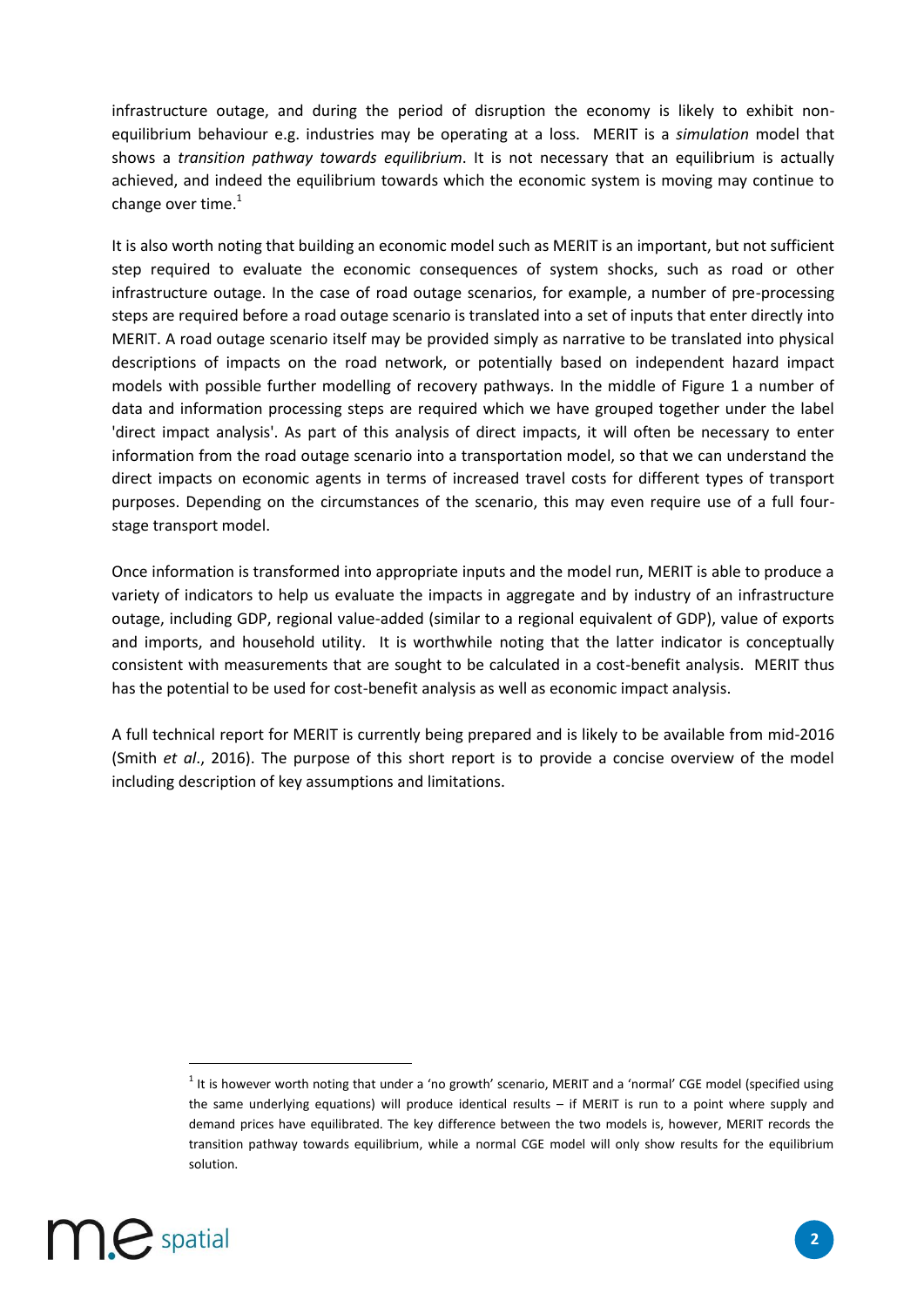## **Key Assumptions**

Some of the key assumptions that underpin the model's structure are as follows:

- *Agent Behaviours -* For each economic region, the economy is described by the behaviour of a group of representative agents (20<sup>2</sup> industries, households, local government, and central government). Industries are assumed to make choices about production and consumption solely based on the relative costs of inputs and values of production. Household and government agents receive income from a variety of sources (including from wages and salaries, business profits, dividends, taxes and transfers from other agents) and, in turn, allocate this income to a variety of expenditure options (purchases of goods and services, savings, taxes, and transfers to other agents).
- *Functional Forms* Like many CGE models, MERIT also repeatedly relies on the Constant Elasticity of Substitution (CES) and Constant Elasticity of Transformation (CET) functional forms to represent alternative demand (input) and supply (production) choices. 'Nested' CES production functions allow the economy to react to imbalances between supply and demand in commodities/factors, through substitution of demand and/or production. These substitution possibilities occur in response to changes in relative prices. For example, a CES function describes the way in which demand for New Zealand-manufactured goods can be substituted for demand for goods produced overseas, if the price of domestic goods becomes too expensive relative to foreign goods. A separate CES function also describes the substitution between local-manufactured goods (i.e. produced within the same region) and the goods produced in the rest of New Zealand.
- *Prices and Time Lags –* As already explained, MERIT is a dynamic model able to describe not only the distribution of economic impacts across different sectors, but also the distribution of impacts *through time*. This extension to CGE modelling is achieved essentially by creating price levels for all commodities and factors of production (i.e. labour and capital). Changes in these prices are determined each model iteration,<sup>3</sup> and the new prices computed serve as inputs to the next model iteration. A key assumption is that all prices adjust upwards when supply is less than demand, and downwards when supply is less than demand. The model does not, however, attempt to compute the prices necessary to reach equilibrium such that supply equals demand for all items. It is the time lags in price adjustment and the way in which these all interact over time, that manifest the dynamic behaviours captured by the model. The parameters that determine the extent to which prices move in response to imbalances between supply and demand are set via model calibration.
- *Other Parameter Estimation* The model incorporates a large number of other input parameters. Due to limitations in the availability of official statistics, and the significant resource required to develop alternative datasets, we have developed a full set of economic

 $3$  Each iteration represents approximately one day.



 $\overline{a}$ 

 $2$  The number of industries and commodities specified in the model can be changed. For online applications of the model we must make a trade-off between aggregation of industry/commodity definitions and reducing processing times and keeping within available memory.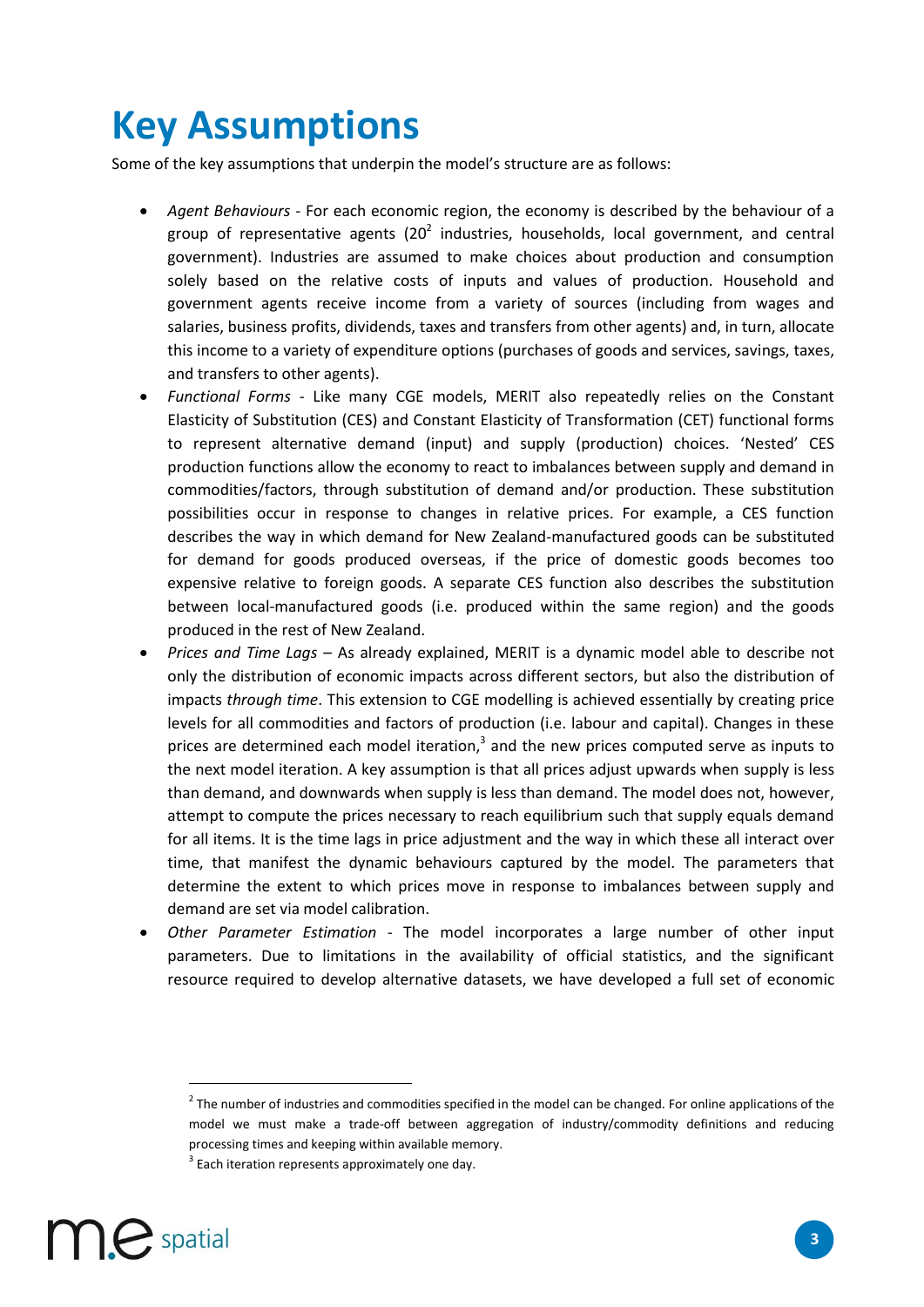accounts only for a single year.<sup>4</sup> These accounts, termed a Social Accounting Matrix (SAM), are based on the 2006-07 financial year in accordance with the national supply and use tables released by Statistics New Zealand. Many of the input parameters are derived from this SAM (e.g. CES share and scale parameters, proportion of household income transferred overseas, commodity inputs required per unit of production), and are set as constant over a model run. It is thus assumed that relationships and behaviours exhibited during the 2006-07 financial year are a good approximation of relationships/behaviours in future modelled years.

*Market Simulation versus Cost Benefit Analysis – MERIT is specifically designed as an Economic* Impact Assessment tool – i.e. it *simulates* market behaviours. It thus helps us identify, explain and understand the dynamic relationships existing in the economic system. Although on its own MERIT is unlikely to provide all of the information necessary to assess policy trade-offs, it can provide useful inputs to such evaluations. For example, MERIT could provide information on the general equilibrium outcomes of road outages under a hazard impact scenario, with and without mitigation investments, for a cost benefit analysis. Note however that for such information to be properly incorporated into a cost benefit analysis, it would be necessary to weight the outcomes of the MERIT runs according to the appropriate risk/probability profiles.

## **Limitations**

To complete this short report we provide a brief overview of some of the limitations that are important to keep in mind with regards to MERIT.

- *Novelty* As far as we are aware, MERIT is unlike any economic model that has been developed within New Zealand or elsewhere. Because MERIT is novel, it has not had the benefit of years of reflection and refinement.
- *Further Calibration* Relating to the preceding point, the research team is still in the process of undertaking calibration of MERIT and sensitivity analysis. Significant further opportunities exist to test components of the model against real data where possible. For example, the research team would like to try and source further data on the response of export demands to changes in price to help further calibrate the export elasticity of demand parameters used within the model. We are keen to obtain examples of historic road and other infrastructure outages, provided accompanying economic information is also available, to help improve the calibration of the model.
- *Uncertainty Analysis -* Our ability to understand and interpret the outputs of MERIT would also be advanced by dedicated work on uncertainty analysis. The research team has identified this as a key topic for further work should research funds become available.
- *Model resolution -* The economic accounts currently available for input within MERIT are formulated according to the boundaries of NZ regional councils. This means that when running MERIT we currently report the study region (i.e. the locality in which the impact occurs) as a whole regional council boundary, for example Manawatu-Wanganui region. However, when an infrastructure outage affects a part of a region more intensely, there will

<sup>&</sup>lt;sup>4</sup> Statistics New Zealand recently released a new set of national supply and use tables for the year ended March 2013. Accordingly M.E will be undertaking an update of its multi-regional SAMs. This will effectively provide a full set of economic accounts for two years and improved capabilities for calibration.



 $\overline{\phantom{a}}$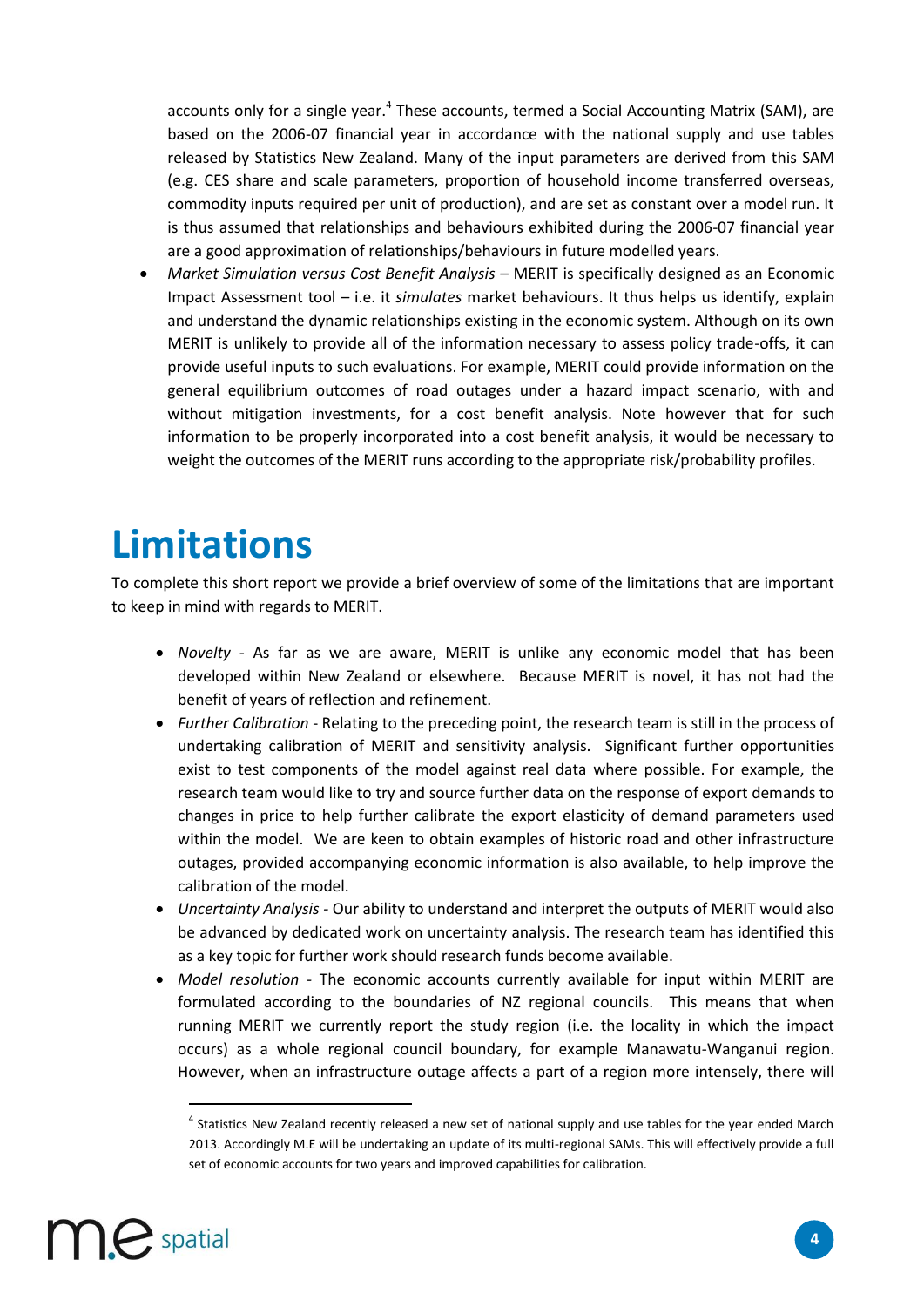clearly be some uneven distribution of impacts within the region. Although the MERIT model is set up to receive economic accounts for varying spatial boundaries, it is important to note that the establishment of these accounts (SAMs) is a very laborious process. Also related to model resolution, we have a set number of 'average' commodities traded by 'representative agents' within each region. When modelling changes in transport margins (freight costs) we must therefore implement the average change in margins across each study region. In reality changes in transport margins might show quite significant spatial variation within each region.

**•** Extension of direct impact analysis to cover further impacts – Although this might not be considered part of the core MERIT model itself, it is worthwhile noting that the algorithms thus far developed for translating changes in road network levels of service into input parameters suitable for MERIT do not yet cover all of the potential impacts of road outages on the economic system (see Table 1).

For the road outages thus far trialled (i.e. SH4 between Raetihi and Wanganui, Manawatu Gorge, and West Coast highways under an alpine fault scenario) it is likely that changes in transportation margins on commodities (i.e. freight costs) are the most significant impacts, along with likely small changes in household travel costs to work. In some rural contexts tourism impacts will also be significant. When analysing tourism impacts it is, however, important to distinguish between transfers in tourism demands, and net losses in tourism expenditure.

When analysing road outages, particularly in an urban context, it is also important to consider whether the outage is likely to generate significant changes in the numbers of people choosing to travel to work, which can have significant economic consequences by reducing the labour factors of production. Further work is necessary to define with confidence the thresholds at which choices are made by individuals not to attend work when subject to changes in travel costs. Furthermore we recognise that businesses have some inherent and adaptive resilience to short term disruptions. For example, some employees can still undertake work at home, and production can be recaptured by working overtime and rescheduling. Further research is required to define the extent to which changes in travel to work result in losses in economic production, and how this also varies between economic industries.

#### **Table 1: Road Outage Impacts Covered by Direct Impact Analysis for MERIT**